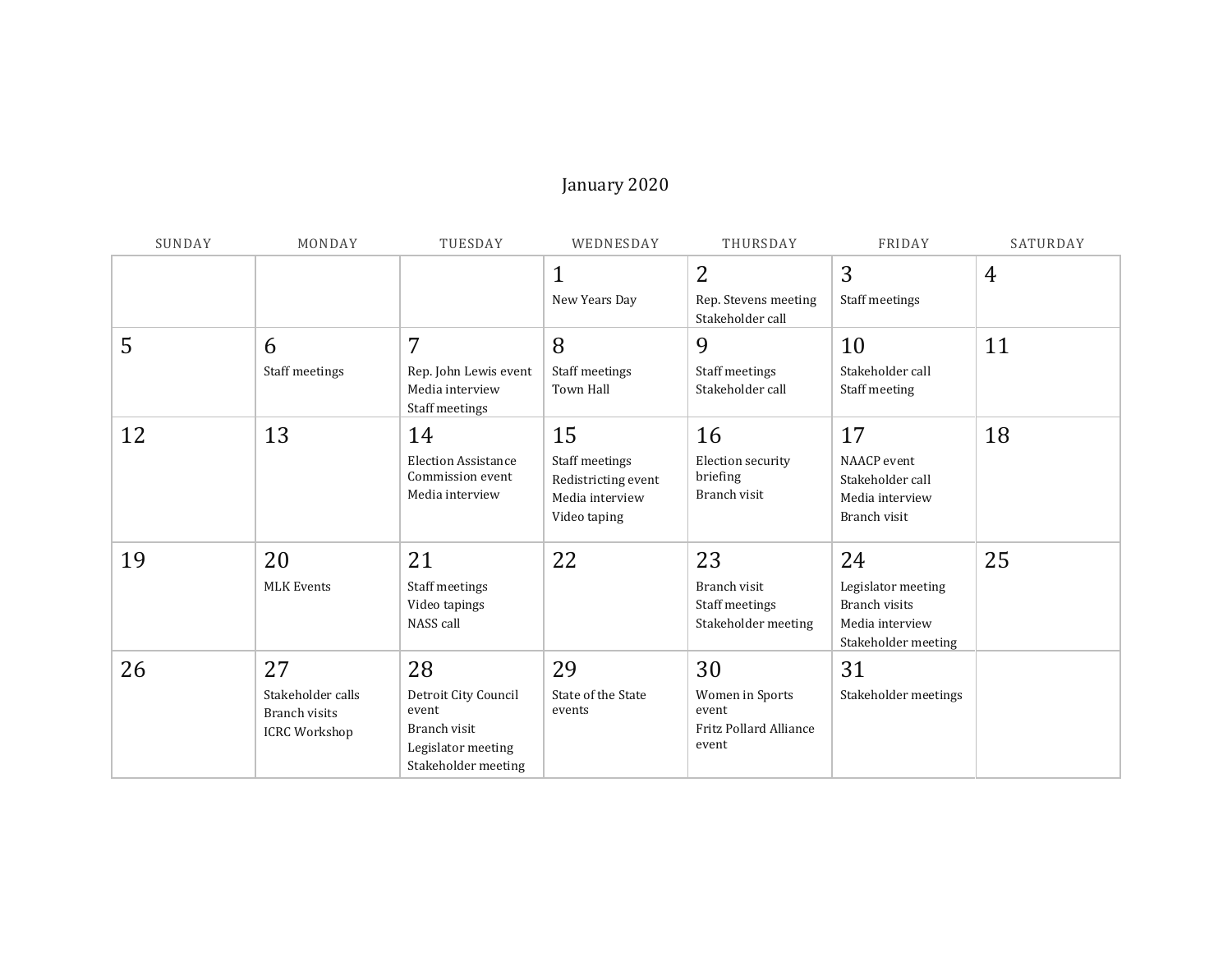## February 2020

| SUNDAY                 | MONDAY                                                                                    | TUESDAY                                                                                                      | WEDNESDAY                                                                     | THURSDAY                                                                 | FRIDAY                                            | SATURDAY                               |
|------------------------|-------------------------------------------------------------------------------------------|--------------------------------------------------------------------------------------------------------------|-------------------------------------------------------------------------------|--------------------------------------------------------------------------|---------------------------------------------------|----------------------------------------|
|                        |                                                                                           |                                                                                                              |                                                                               |                                                                          |                                                   | $\mathbf{1}$<br><b>NASS Conference</b> |
| 2                      | 3                                                                                         | 4                                                                                                            | 5                                                                             | 6                                                                        | 7                                                 | 8                                      |
| <b>NASS Conference</b> | MI High School<br>Athletic Association<br>event<br>Women in Sports TF<br>Stakeholder call | <b>Congressional Black</b><br>Caucus event<br>Stakeholder meeting<br>State of the Union<br>event             | Media interviews<br>Stakeholder call                                          | Media interviews<br>Branch visit                                         | Branch visit<br>Stakeholder calls<br>Branch visit |                                        |
| 9                      | 10                                                                                        | 11<br>MI Society of<br>Association<br>Executives event<br>Video taping<br>Staff meetings<br><b>Town Hall</b> | 12<br>Media interview<br>Stakeholder call<br>Alma College event<br>SVSU event | 13<br>Stakeholder calls<br>WSF call                                      | 14<br>Legislator meeting<br>Stakeholder meeting   | 15                                     |
| 16                     | 17                                                                                        | 18                                                                                                           | 19                                                                            | 20                                                                       | 21                                                | 22                                     |
|                        | State Holiday                                                                             | Media interview<br>Staff meetings                                                                            | <b>MDOS Visit Vocational</b><br>Village<br>Branch visits                      | Women in Sports TF<br>Stakeholder call                                   | Staff call<br>Media interviews                    |                                        |
| 23                     | 24                                                                                        | 25                                                                                                           | 26                                                                            | 27                                                                       | 28                                                | 29                                     |
| Media interview        | Media interviews<br>Staff meetings<br>Call with SOS LaRose                                | Stakeholder meetings                                                                                         | Stakeholder meetings                                                          | AARP event<br>Black History event<br>Stakeholder call<br>Media interview | <b>UCI Democracy</b><br>Conference                |                                        |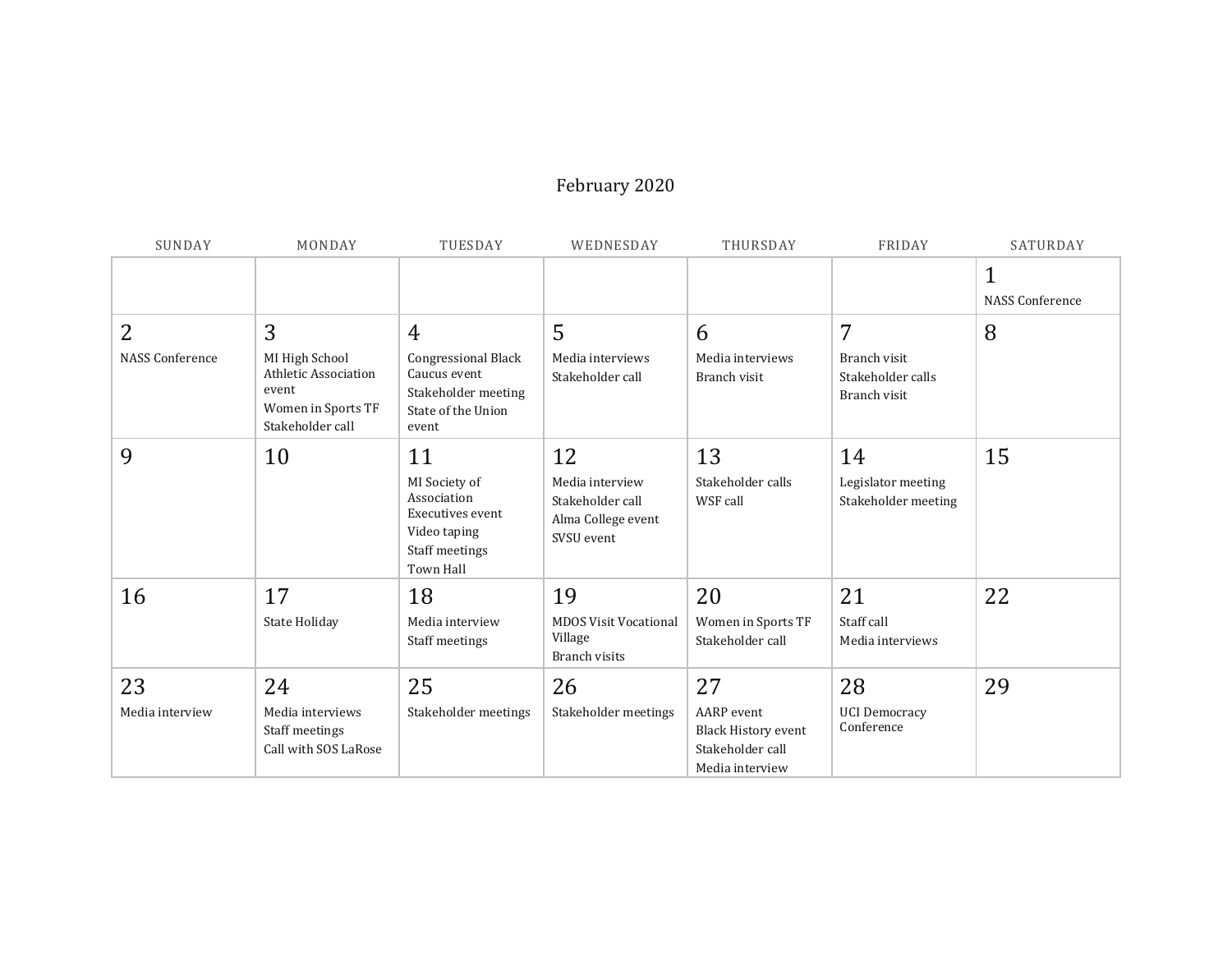## March 2020

| SUNDAY | MONDAY                                     | TUESDAY                                                | WEDNESDAY                                                      | THURSDAY                                                        | FRIDAY                                                   | SATURDAY                                                                |
|--------|--------------------------------------------|--------------------------------------------------------|----------------------------------------------------------------|-----------------------------------------------------------------|----------------------------------------------------------|-------------------------------------------------------------------------|
| 1      | 2                                          | 3                                                      | 4                                                              | 5                                                               | 6                                                        | 7                                                                       |
|        | Rep. Davis meeting                         | Stakeholder meeting<br>Staff meeting<br>Staff training | Women in Sports TF<br>Stakeholder meeting<br>Call with SOS Way | Stakeholder calls<br>Media interviews<br>Staff meetings         | Media interview<br>International<br>Women's Day event    | Women in Sports TF<br>Stakeholder meeting<br>Meeting with SOS<br>Galvin |
| 8      | 9                                          | 10                                                     | 11                                                             | 12                                                              | 13                                                       | 14                                                                      |
|        | Meeting with Sen.<br>Stabenow              | Media interviews<br>Election Day events                | Governor's Traffic<br>Safety Advisory<br>Commission event      | Governor's Cabinet<br>call<br>Staff meeting<br><b>Town Hall</b> | Staff meeting<br>Media interviews                        |                                                                         |
| 15     | 16                                         | 17                                                     | 18                                                             | 19                                                              | 20                                                       | 21                                                                      |
|        | Governor's Cabinet<br>call<br>Staff call   | Clerk calls                                            | WH COVID Briefing<br>Call with Rep. Levin                      | Media interviews<br>Staff call<br>NASS call                     | Media interviews<br>Staff call<br>Election briefing call |                                                                         |
| 22     | 23                                         | 24                                                     | 25                                                             | 26                                                              | 27                                                       | 28                                                                      |
|        | Staff call<br>Governor's Cabinet<br>Update | Media interviews                                       | WH Briefing call                                               | NASS call                                                       | Governor's Cabinet<br>Update                             |                                                                         |
| 29     | 30                                         | 31                                                     |                                                                |                                                                 |                                                          |                                                                         |
|        |                                            | <b>Election Security call</b>                          |                                                                |                                                                 |                                                          |                                                                         |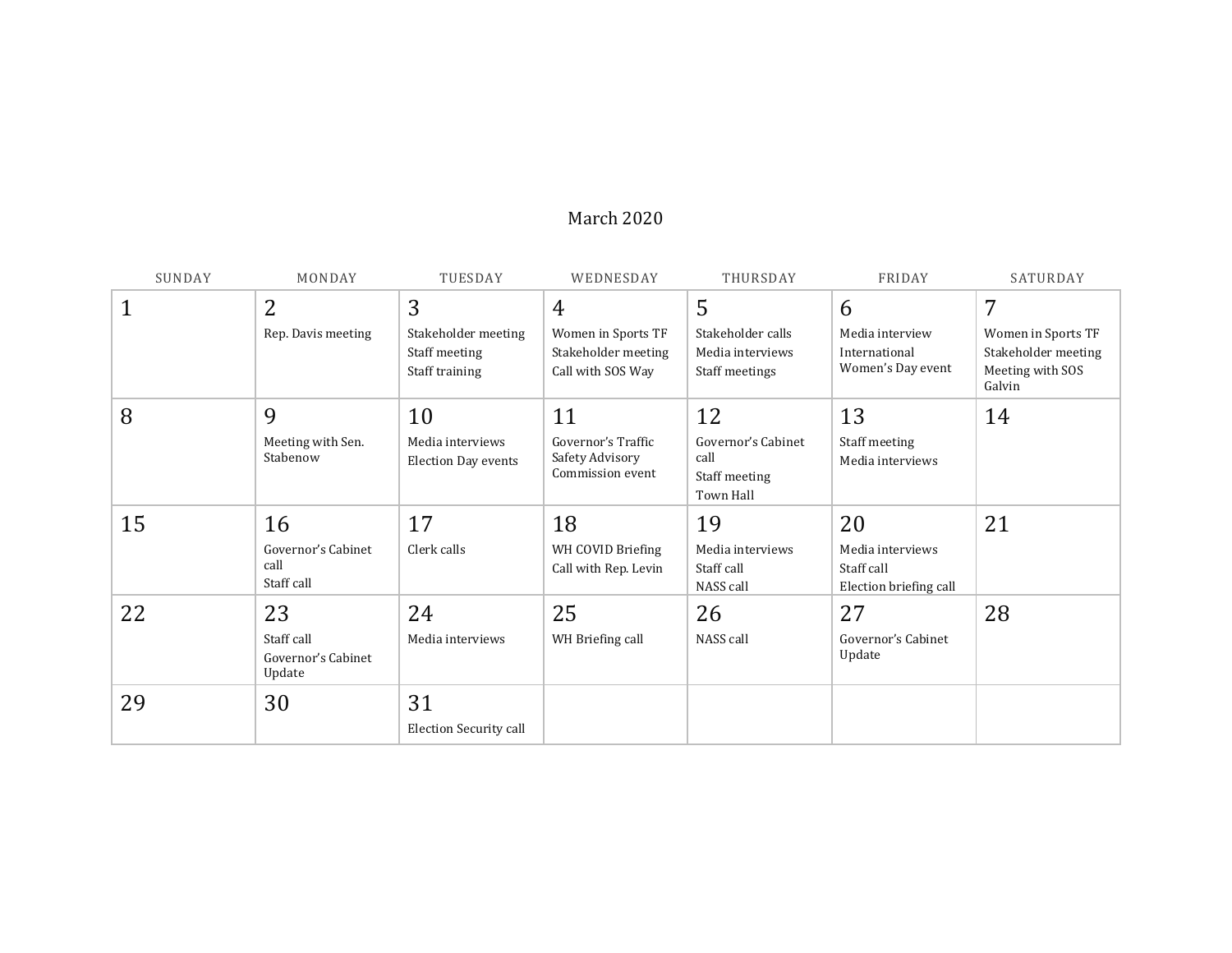| April 2020           |                                         |                                                                                                                                    |                                                                                                                                      |                                                                                                                                                              |                                                                         |                |  |  |
|----------------------|-----------------------------------------|------------------------------------------------------------------------------------------------------------------------------------|--------------------------------------------------------------------------------------------------------------------------------------|--------------------------------------------------------------------------------------------------------------------------------------------------------------|-------------------------------------------------------------------------|----------------|--|--|
| SUNDAY               | MONDAY                                  | TUESDAY                                                                                                                            | WEDNESDAY                                                                                                                            | THURSDAY                                                                                                                                                     | FRIDAY                                                                  | SATURDAY       |  |  |
|                      |                                         |                                                                                                                                    | $\mathbf 1$<br>Media interview<br>Census Digital<br>Townhall                                                                         | 2<br>Staff meeting<br>Governor's Cabinet<br>Update                                                                                                           | 3<br>Media interview                                                    | $\overline{4}$ |  |  |
| 5<br>Media interview | 6<br>Staff meeting                      | 7<br>Media interview<br>Staff meeting                                                                                              | 8<br>Vote from Home event<br>Media interviews<br>Stakeholder calls                                                                   | 9<br>Media interviews<br>Staff meeting                                                                                                                       | 10<br>Governor's Cabinet<br>update                                      | 11             |  |  |
| 12                   | 13<br>Stakeholder call<br>Staff meeting | 14<br>Media interviews                                                                                                             | 15<br>Congressional Black<br>Caucus event<br>Unite America event<br>Media interview<br>White House briefing<br>Call with SOS Padilla | 16<br>Media interviews<br>Staff meeting<br>Call with SOS LaRose<br>Call with SOS Hobbs<br>Legislative call<br>Census Digital<br>Townhall<br>Stakeholder call | 17<br>Governor's Cabinet<br>update<br>Staff meeting<br>Stakeholder call | 18             |  |  |
| 19                   | 20<br>Staff meeting                     | 21<br>Stakeholder call                                                                                                             | 22<br>Democracy Fund<br>event<br>eMgage event<br>MLWV Junior League<br>event                                                         | 23<br>Media interviews<br>Census Digital<br>Townhall                                                                                                         | 24<br>Media interviews                                                  | 25             |  |  |
| 26                   | 27<br>Staff meetings                    | 28<br>Staff meetings<br>Stakeholder call<br>Voter Participation<br>Center event<br>Media interviews<br>Detroit District 6<br>event | 29<br>Women in Sports<br><b>Task Force</b>                                                                                           | 30<br>Women in Sports Task<br>Force<br><b>Bipartisan Policy</b><br>Center event<br>Media interviews                                                          |                                                                         |                |  |  |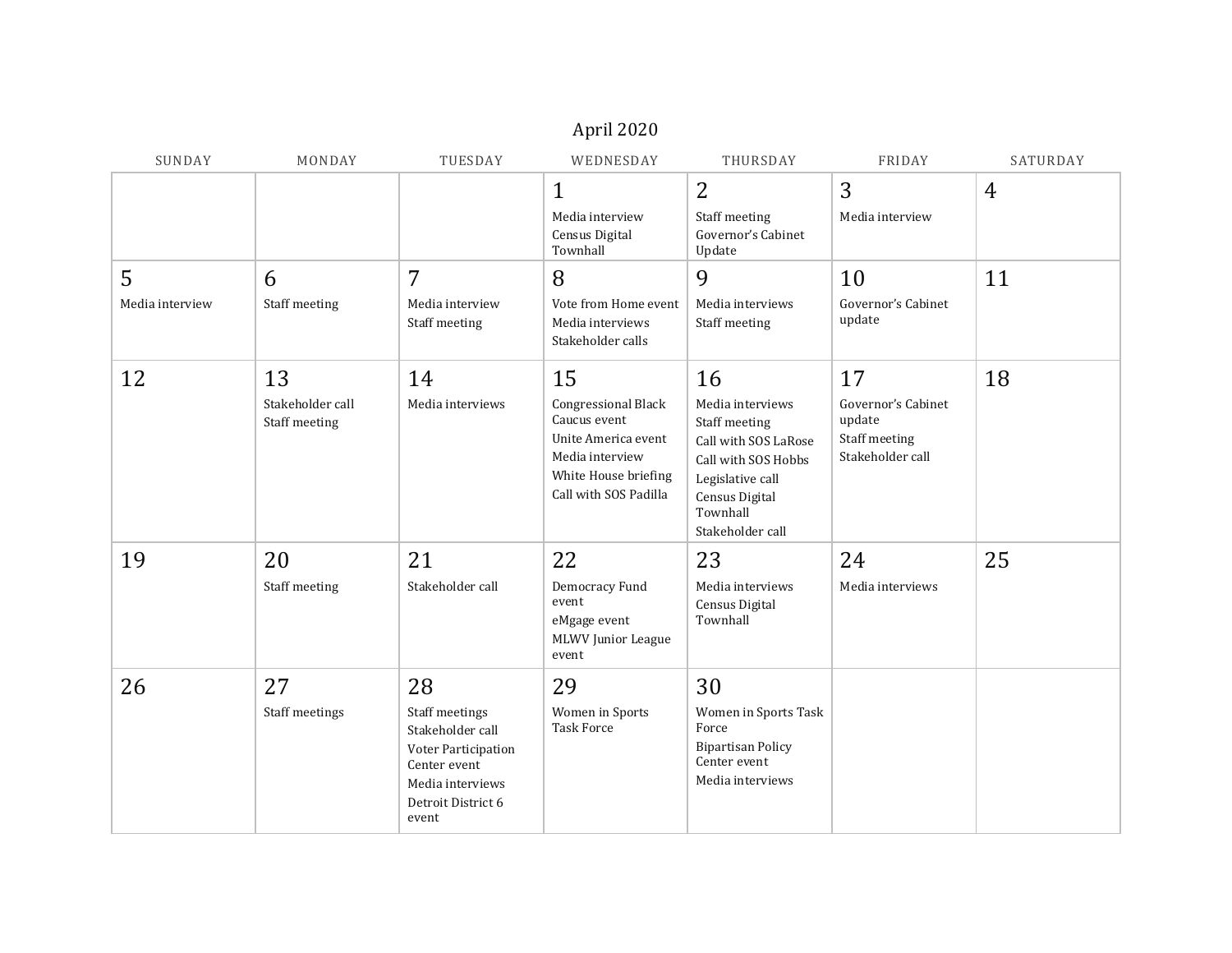|                       |                                          |                                                                                                                                                   | May 2020                                                                          |                                                                                                                           |                                                                                                                               |                       |
|-----------------------|------------------------------------------|---------------------------------------------------------------------------------------------------------------------------------------------------|-----------------------------------------------------------------------------------|---------------------------------------------------------------------------------------------------------------------------|-------------------------------------------------------------------------------------------------------------------------------|-----------------------|
| SUNDAY                | MONDAY                                   | TUESDAY                                                                                                                                           | WEDNESDAY                                                                         | THURSDAY                                                                                                                  | FRIDAY                                                                                                                        | SATURDAY              |
|                       |                                          |                                                                                                                                                   |                                                                                   |                                                                                                                           | $\mathbf 1$<br>Governor's Cabinet<br>update<br>Media interviews                                                               | 2                     |
| 3                     | 4<br>Governor's Press<br>Conference      | 5<br>Election day precinct<br>visits<br>Media interview                                                                                           | 6<br>Media interviews<br>International<br>Women's Federation<br>event             | $\overline{7}$<br>All Voting is Local<br>event                                                                            | 8<br><b>Homefront Rising</b><br>event                                                                                         | 9                     |
| 10                    | 11<br><b>NASS Elections</b><br>Committee | 12<br>Interviews<br>Service Employees<br><b>International Union</b><br>event<br>Governor's Cabinet<br>update<br><b>Equality Michigan</b><br>event | 13                                                                                | 14<br>Media interviews                                                                                                    | 15<br>Town hall                                                                                                               | 16                    |
| 17                    | 18<br><b>Statewide Clergy</b><br>event   | 19<br>Staff meeting<br>Media interviews<br>Stakeholder calls                                                                                      | 20<br>Staff meeting<br>Council of Election<br>Officials event<br>Media interviews | 21<br>Media interviews<br>Staff meeting<br>Kresge event<br>Vote Safe event<br>League of Women<br>Voters event             | 22<br>Media interviews<br>Call with Governor                                                                                  | 23<br>Media interview |
| 24<br>Media interview | 25<br>Memorial Day Holiday               | 26<br>Stakeholder call<br>Women in Sports TF<br>Media interviews                                                                                  | 27<br>Media interviews<br>Stakeholder calls                                       | 28<br>Media interviews<br>Stakeholder call<br>Call with SOS Padilla<br>Detroit Piston's event<br>Detroit Chamber<br>event | 29<br>Media interviews<br>Roeper School event<br>SOS LaRose Event<br>Campus Vote event<br>Black Women in MI<br>Politics event | 30<br>31              |
|                       |                                          |                                                                                                                                                   |                                                                                   |                                                                                                                           |                                                                                                                               |                       |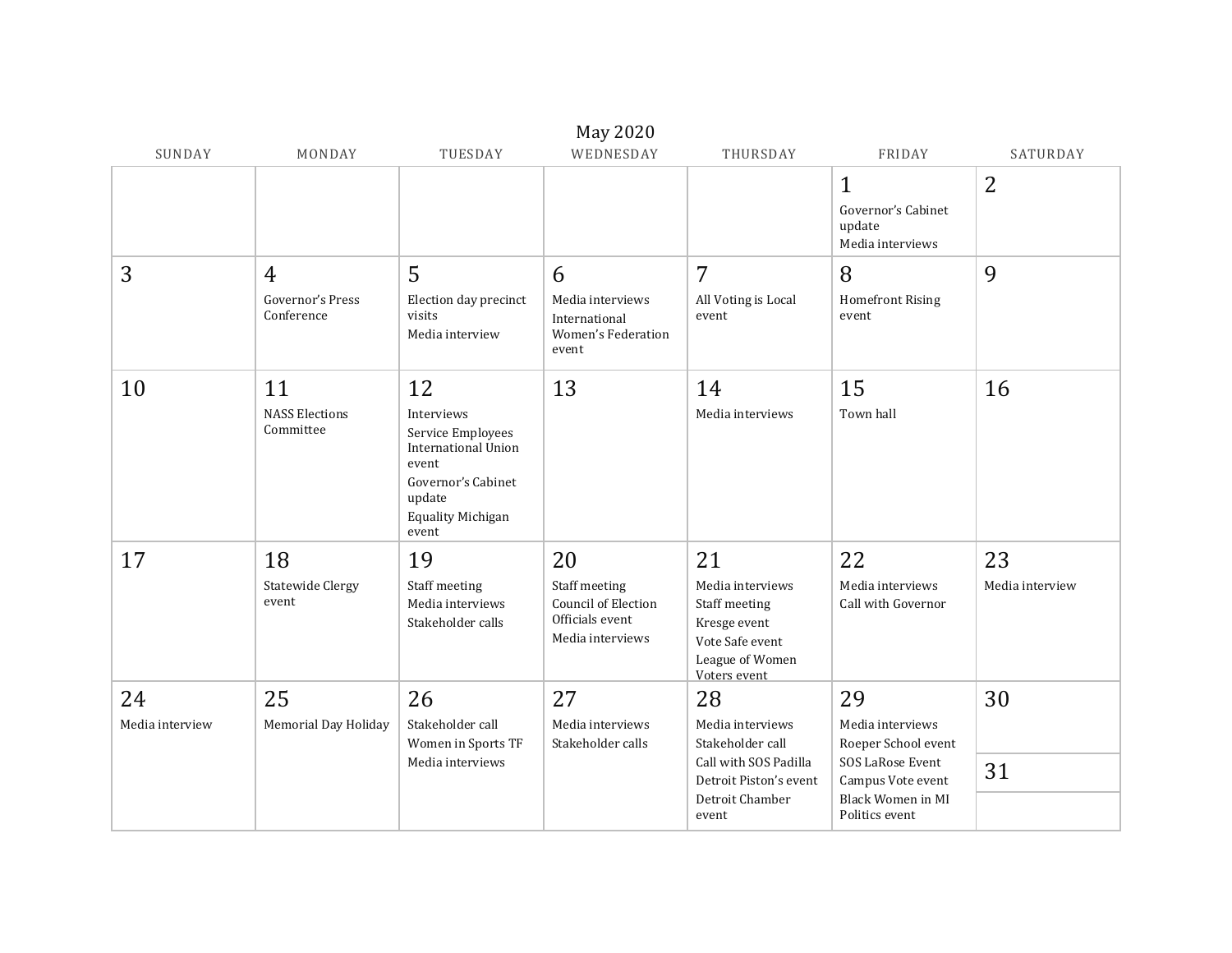## June 2020

| SUNDAY | MONDAY                                                                                                  | TUESDAY                                                                                                 | WEDNESDAY                                                                                                                      | THURSDAY                                                                                    | FRIDAY                                                                                             | SATURDAY |
|--------|---------------------------------------------------------------------------------------------------------|---------------------------------------------------------------------------------------------------------|--------------------------------------------------------------------------------------------------------------------------------|---------------------------------------------------------------------------------------------|----------------------------------------------------------------------------------------------------|----------|
|        | $\mathbf{1}$                                                                                            | $\overline{2}$                                                                                          | 3                                                                                                                              | $\overline{4}$                                                                              | 5                                                                                                  | 6        |
|        | Legislative meeting                                                                                     | Staff meetings                                                                                          | <b>US House Judicial</b><br>Committee testimony<br>Media interviews<br>Tape videos<br>Women in Sports TF<br>Governor's Cabinet | Media interviews<br>Councilwoman Ayers<br>event<br>Meetings with Clerks<br>Stakeholder call | Stakeholder call                                                                                   |          |
| 7      | 8                                                                                                       | 9                                                                                                       | 10                                                                                                                             | 11                                                                                          | 12                                                                                                 | 13       |
|        | League of<br><b>Conservative Voters</b><br>event<br>Staff meeting<br>Stakeholder meetings               | Language Access<br>event<br>MAMC event<br>Legislative meeting<br><b>AARP</b> event<br>Stakeholder calls | Media interviews<br>Meetings with clerks<br>White House briefing<br>Service Employee<br><b>International Union</b><br>event    | Stakeholder call<br>Media interviews                                                        | American<br><b>Constitutional Society</b><br>event                                                 |          |
| 14     | 15<br>Legislator coffee hour<br>Governor's cabinet<br>call<br>Tape videos                               | 16<br><b>Concerned Pastors</b><br>event<br>Tape videos<br>Media interviews<br>Councilman Tate<br>event  | 17<br><b>MSU Civic</b><br>Engagement event<br>Stakeholder calls<br>Staff meeting<br>NASS briefing                              | 18<br><b>MDOS</b> Employee<br>townhall<br>Media interviews<br>Stakeholder call              | 19<br><b>MSU Football event</b><br>Stakeholder call<br>Call with SOS Pate<br>Call with SOS Padilla | 20       |
| 21     | 22                                                                                                      | 23                                                                                                      | 24                                                                                                                             | 25                                                                                          | 26                                                                                                 | 27       |
|        | <b>Staff Meeting</b>                                                                                    | Media interview                                                                                         | Call with SOS LaRose                                                                                                           | Media interview                                                                             |                                                                                                    |          |
| 28     | 29<br>Branch office visits<br>Media interview<br>George Washington<br>University event<br>Staff meeting | 30                                                                                                      |                                                                                                                                |                                                                                             |                                                                                                    |          |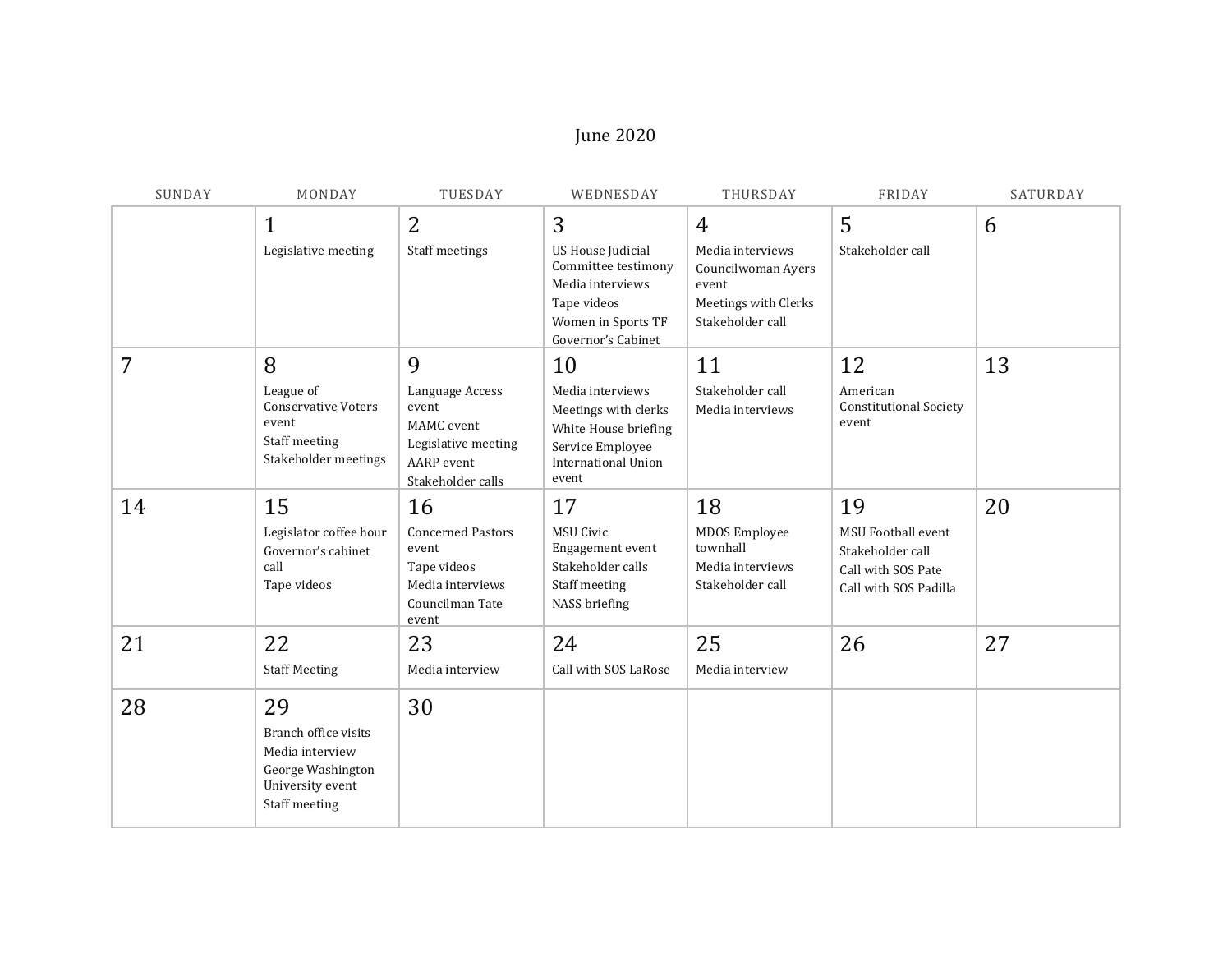| <b>July 2020</b> |                                                                                                                         |                                                                                                                                            |                                                                                                                  |                                                                                                               |                                                                                            |                              |  |
|------------------|-------------------------------------------------------------------------------------------------------------------------|--------------------------------------------------------------------------------------------------------------------------------------------|------------------------------------------------------------------------------------------------------------------|---------------------------------------------------------------------------------------------------------------|--------------------------------------------------------------------------------------------|------------------------------|--|
| SUNDAY           | MONDAY                                                                                                                  | TUESDAY                                                                                                                                    | WEDNESDAY                                                                                                        | THURSDAY                                                                                                      | FRIDAY                                                                                     | SATURDAY                     |  |
|                  |                                                                                                                         |                                                                                                                                            | 1<br>Stakeholder calls<br>Staff meeting<br>NAACP event<br>Governor's cabinet<br>update<br>Media interview        | $\overline{2}$<br>Media interview<br>Stakeholder call                                                         | 3<br>State Holiday                                                                         | 4<br>4 <sup>th</sup> of July |  |
| 5                | 6<br>Stakeholder call<br>Staff meeting                                                                                  | $\overline{7}$<br>Media interviews<br>Stakeholder calls                                                                                    | 8<br>Call with SOS<br>Griswold                                                                                   | 9<br>Media interviews<br>Marquette Co Clerks<br>meeting<br><b>Voting Matters events</b>                       | 10<br>Stakeholder call<br>Media interviews<br>Call with SOS Padilla<br>Call with SOS Wyman | 11                           |  |
| 12               | 13<br>Stakeholder calls<br>Call with SOS Way<br>Media interview<br>Staff meeting<br><b>Voting Matters events</b>        | 14<br>Stakeholder call<br><b>Voting Matters event</b><br>All Voting is Local<br>event                                                      | 15<br>Stakeholder calls<br>Tape videos<br>Voting Matters event                                                   | 16<br>Stakeholder calls<br>Media interviews<br>Detroit Lions townhall<br>Rep. Tlaib townhall<br>SEIU townhall | 17<br>NASS conference<br><b>Voting Matters events</b>                                      | 18                           |  |
| 19               | 20<br><b>Voting Accessibility</b><br>event<br>Detroit City Council<br>event<br>MSU event<br><b>Voting Matters event</b> | 21<br>Legislative call<br>Stakeholder calls<br>Media interviews<br><b>NASS Conference</b><br>Detroit Lions Voter<br><b>Education</b> event | 22<br><b>NASS Conference</b><br>Stakeholder call                                                                 | 23<br><b>Women Sports</b><br><b>Foundation event</b>                                                          | 24<br>Stakeholder call<br>Call with SOS Simon                                              | 25                           |  |
| 26               | 27<br>Staff meeting<br>Stakeholder call                                                                                 | 28<br>Staff meeting<br>Stakeholder calls<br>Detroit Pistons event                                                                          | 29<br>Call with SOS<br>Raffensperger<br>Media interviews<br>Senate Elections<br>Committee testimony<br>ADA event | 30<br>Media interviews<br>Governor's cabinet<br>Legislative call<br>Council of MI<br><b>Foundations event</b> | 31<br>Media interviews                                                                     |                              |  |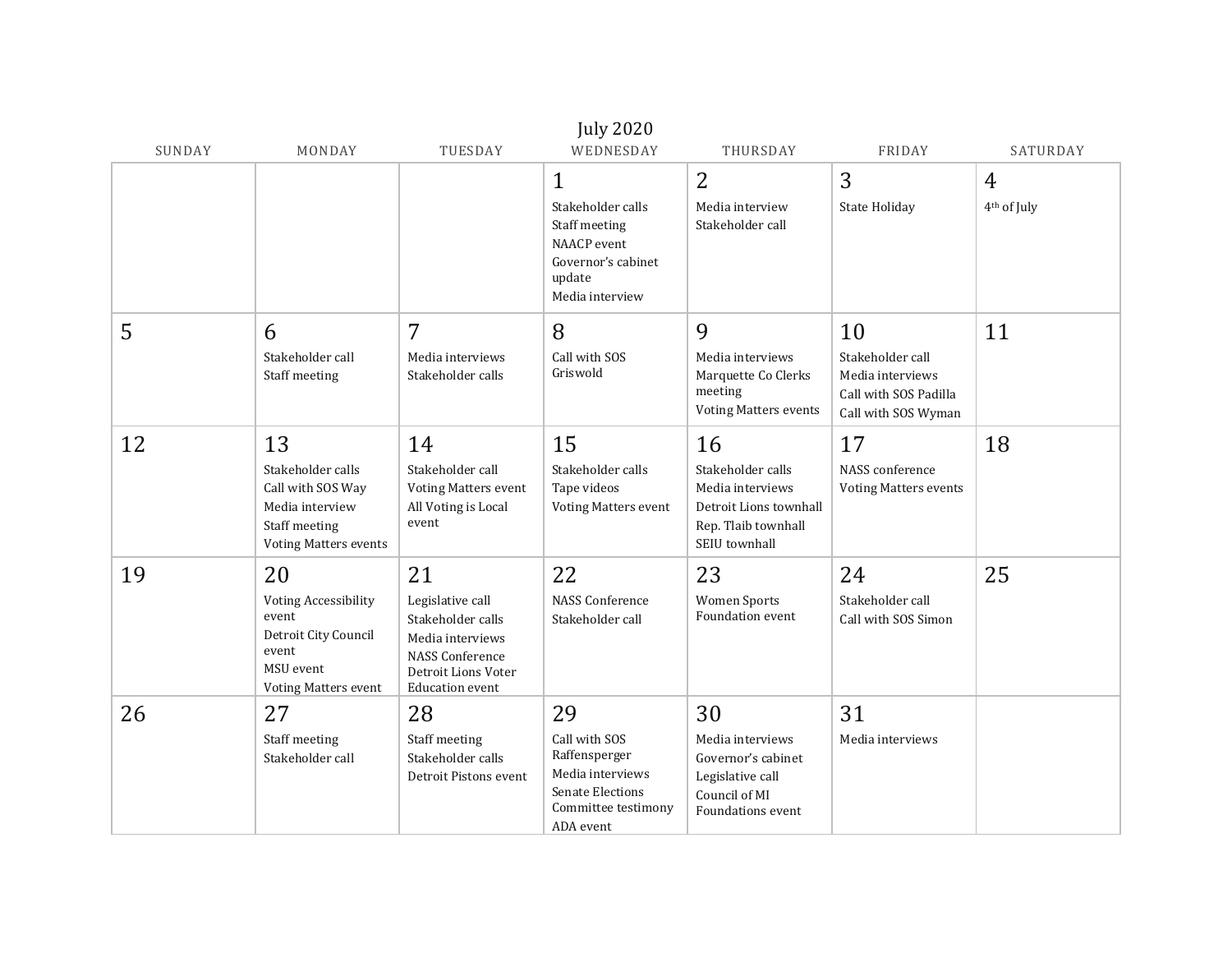|        |                                                                                   |                                                         | August 2020                                                                                     |                                                                                                                           |                                                                                     |               |
|--------|-----------------------------------------------------------------------------------|---------------------------------------------------------|-------------------------------------------------------------------------------------------------|---------------------------------------------------------------------------------------------------------------------------|-------------------------------------------------------------------------------------|---------------|
| SUNDAY | MONDAY                                                                            | TUESDAY                                                 | WEDNESDAY                                                                                       | THURSDAY                                                                                                                  | FRIDAY                                                                              | SATURDAY      |
|        |                                                                                   |                                                         |                                                                                                 |                                                                                                                           |                                                                                     | $\mathbf{1}$  |
| 2      | 3                                                                                 | $\overline{4}$                                          | 5                                                                                               | 6                                                                                                                         | 7                                                                                   | 8             |
|        | Media interviews<br><b>MDOS</b> Election<br>worker event<br>Staff meeting         | Media interviews<br>Call with Governor                  | Media interviews<br><b>NASS Elections</b><br>Committee meeting                                  | Stakeholder calls<br>Media interviews                                                                                     | Staff meeting<br>NASS/NASED call<br>Legislative call                                |               |
| 9      | 10                                                                                | 11                                                      | 12                                                                                              | 13                                                                                                                        | 14                                                                                  | 15            |
|        | Media interview<br>Staff meeting                                                  | Stakeholder calls                                       | Staff meetings<br>Stakeholder call                                                              | Clerk meeting<br>Techonomy Detroit<br>event<br>Stakeholder call<br>MI Women Forward<br>interview<br>Netroots Nation event | Staff meeting<br>Media interviews                                                   |               |
| 16     | 17<br>Media interviews<br>Stakeholder meeting                                     | 18<br><b>SEMCOG Board</b><br>Meeting<br>Media interview | 19<br>Staff meeting<br>Media interviews                                                         | 20<br>Clerk meeting<br>Wayne County BOC<br>meeting                                                                        | 21<br>Media interviews                                                              | 22            |
|        |                                                                                   | Stakeholder meetings<br>Legislative call                |                                                                                                 | Media interviews<br>Rock Central event                                                                                    |                                                                                     |               |
| 23     | 24                                                                                | 25                                                      | 26                                                                                              | 27                                                                                                                        | 28                                                                                  | 29            |
|        | Stakeholder calls<br>Media interviews<br>Legislative call                         | Stakeholder calls<br>Staff meetings                     | Impact100 event<br>Media interviews<br>Call with Lt. Governor<br>MI Women's<br>Commission event | Media interviews<br>Stakeholder calls<br>MI Faith in Action<br>Clergy event<br>Clerk meeting                              | US House of<br>Representatives<br>testimony<br>Media interviews<br>Stakeholder call | Staff meeting |
| 30     | 31<br>Media interviews<br>Clerk meeting<br>Stakeholder calls<br>Call with SOS Way |                                                         |                                                                                                 |                                                                                                                           |                                                                                     |               |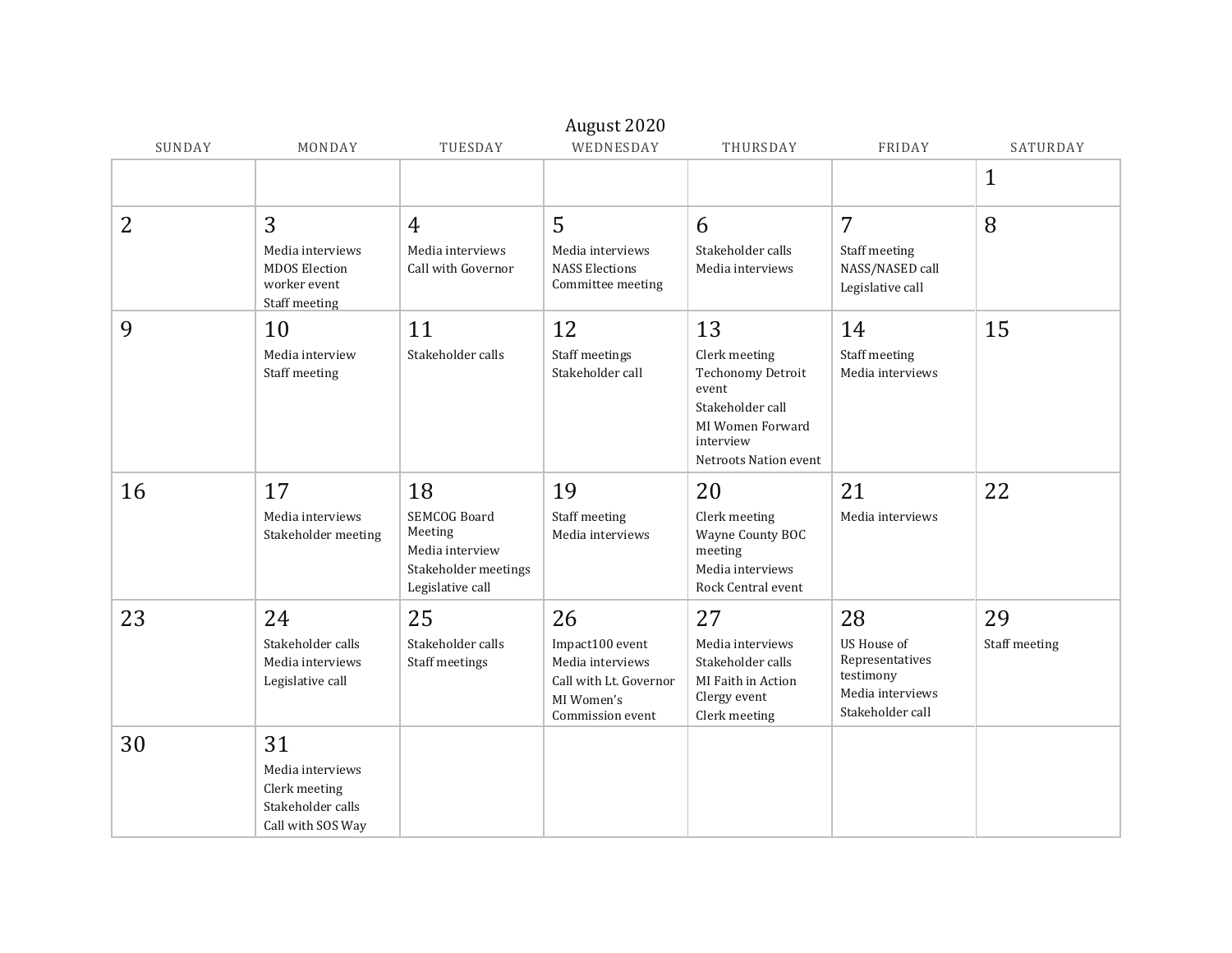| SUNDAY                  | MONDAY                                                                     | TUESDAY                                                                                                                                  | WEDNESDAY                                                                                                                                                      | THURSDAY                                                                                                                    | FRIDAY                                                                             | SATURDAY |
|-------------------------|----------------------------------------------------------------------------|------------------------------------------------------------------------------------------------------------------------------------------|----------------------------------------------------------------------------------------------------------------------------------------------------------------|-----------------------------------------------------------------------------------------------------------------------------|------------------------------------------------------------------------------------|----------|
|                         |                                                                            | $\mathbf{1}$                                                                                                                             | 2                                                                                                                                                              | 3                                                                                                                           | 4                                                                                  | 5        |
|                         |                                                                            | Staff calls<br>Media interview<br><b>Marshall Scholars</b><br>event<br>Military Family Voting<br>Coalition event<br>Stakeholder call     | Media interviews<br>Staff call<br>Stakeholder calls                                                                                                            | Student voting events<br>Stakeholder calls<br>Language access<br>townhall<br>Media interview<br>Ready for November<br>event | Media interviews                                                                   |          |
| 6                       | 7                                                                          | 8                                                                                                                                        | 9                                                                                                                                                              | 10                                                                                                                          | 11                                                                                 | 12       |
|                         | Labor Day                                                                  | Stakeholder meetings<br>Stakeholder call                                                                                                 | Media interviews<br>Stakeholder calls<br><b>Wellesley College</b><br>event                                                                                     | Video tapings<br>Cabinet call<br>MI United Townhall<br>Harvard Alumni event                                                 | Clerk meetings<br><b>Cybersecurity Summit</b><br>taping<br>Stakeholder call        |          |
| 13                      | 14                                                                         | 15                                                                                                                                       | 16                                                                                                                                                             | 17                                                                                                                          | 18                                                                                 | 19       |
|                         | Clerk meeting<br>Stakeholder meeting<br>Staff meeting                      | <b>Cyber Security event</b><br>Stakeholder calls<br>Staff call<br>Clerk meetings<br>Staff meeting<br>Voting Matters event<br>NAACP event | Media interviews<br>NFL Voting event<br>Calls with Rep. Levin,<br>Sens. Klobuchar,<br>Schumer, Fagan;<br>stakeholders<br><b>USC</b> class<br><b>GVSU</b> event | Media interviews<br>AFL-CIO event                                                                                           | Media interviews<br>Ready for November<br>taping<br>EAC event<br>Yahoo Sports call |          |
| 20                      | 21                                                                         | 22                                                                                                                                       | 23                                                                                                                                                             | 24                                                                                                                          | 25                                                                                 | 26       |
|                         | Call with SOS<br>Griswold/Denver<br>Nuggets<br><b>Voting Matters event</b> | Media interviews<br><b>Center Forward event</b><br>Stakeholder call<br>Call with Governor                                                | YMCA event<br>Media interviews<br>The New Deal event                                                                                                           | Genesee Clerk event<br>Detroit Pistons event<br>ACLU, ACCESS, NAACP<br>and DHDC event                                       | Stakeholder calls<br>Meeting with<br>Governor<br>Media interviews                  |          |
| 27                      | 28                                                                         | 29                                                                                                                                       | 30                                                                                                                                                             |                                                                                                                             |                                                                                    |          |
| Triumph Church<br>event | Harvard Alumni event<br>Stakeholder call<br>Manistee Clerk event           | SOS Griswold call<br>Media interviews<br>MI Association Justice<br>event<br>Clerk call                                                   | Media interviews<br><b>ACCESS Group</b><br>townhall                                                                                                            |                                                                                                                             |                                                                                    |          |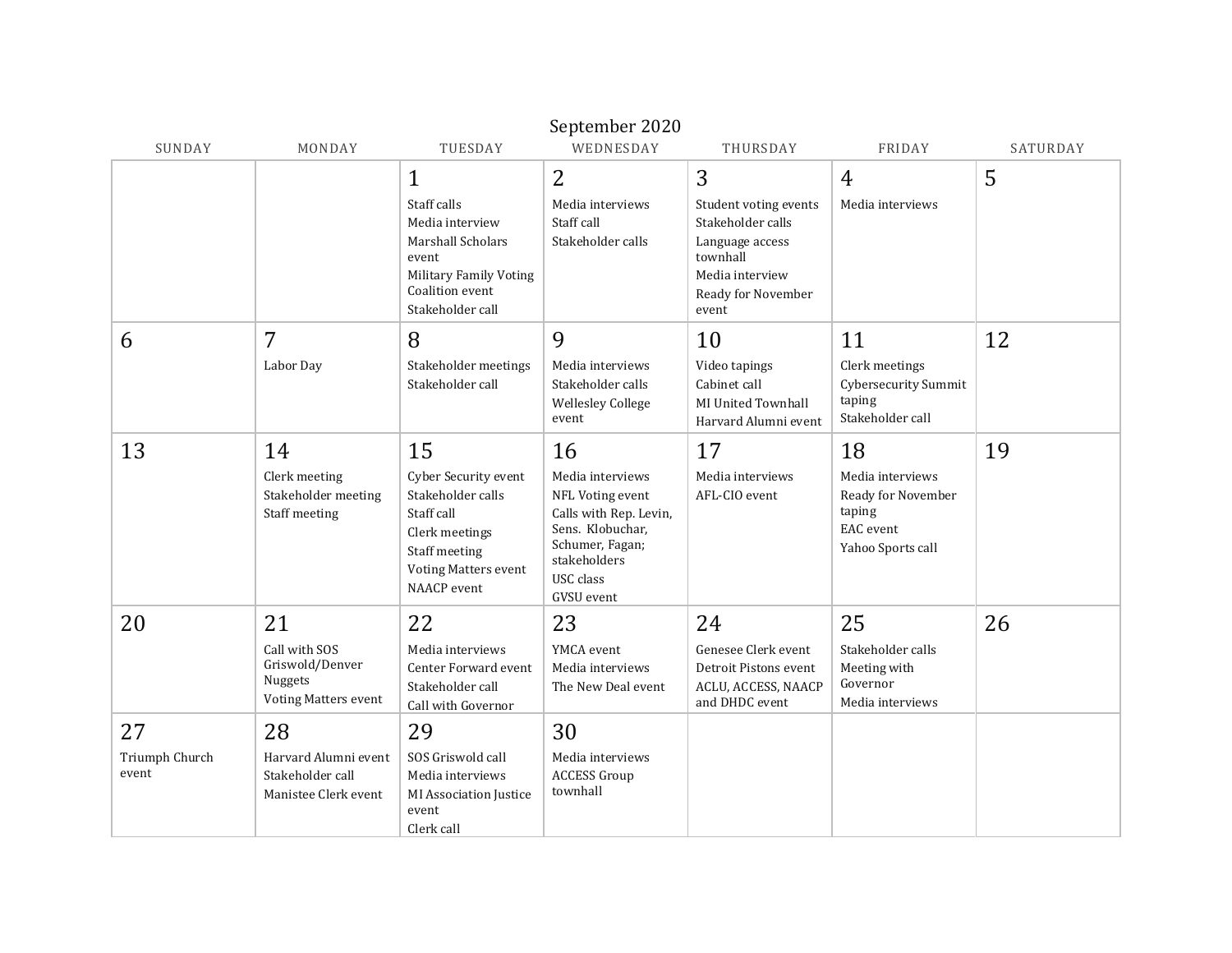|                                                  |                                                                    |                                                                                                                        | October 2020                                                                    |                                                                                                                                          |                                                                                    |                                                       |
|--------------------------------------------------|--------------------------------------------------------------------|------------------------------------------------------------------------------------------------------------------------|---------------------------------------------------------------------------------|------------------------------------------------------------------------------------------------------------------------------------------|------------------------------------------------------------------------------------|-------------------------------------------------------|
| SUNDAY                                           | MONDAY                                                             | TUESDAY                                                                                                                | WEDNESDAY                                                                       | THURSDAY                                                                                                                                 | FRIDAY                                                                             | SATURDAY                                              |
|                                                  |                                                                    |                                                                                                                        |                                                                                 | $\mathbf{1}$<br>Media interviews<br>MML Conference<br>Workshop<br>Staff meeting                                                          | 2<br>Video taping<br>Media interviews<br>Teletownhall                              | 3                                                     |
| 4                                                | 5<br>Video taping<br>Media interviews<br>Voter Engagement<br>event | 6<br>Media interviews                                                                                                  | 7<br>U of M event<br>Legislative Day event<br>Media interviews<br>Staff meeting | 8<br>Law Firm Antiracism<br>Alliance Summit<br>National Council<br>Jewish Women event<br><b>Coalition Black Trade</b><br>Unionists event | 9<br>Video taping<br>Media interviews<br>Voter Turnout and<br>Access event         | 10                                                    |
| 11<br>Media interview                            | 12<br>Voter Information<br>Forum                                   | 13<br><b>Center for American</b><br>Progress event<br>Media interviews<br><b>NASS Briefs</b><br>Clerk call<br>Townhall | 14<br>Staff meeting<br><b>GU Politics event</b><br>Protect the Vote event       | 15<br>Clerks meeting<br>Staff meetings<br>Media interviews<br>Detroit Votes event<br>Stakeholder call                                    | 16<br>Video taping<br>Townhall                                                     | 17<br>Media interview                                 |
| 18<br><b>Black Women</b><br>Lawyers Assoc. event | 19<br>Media interview                                              | 20<br>Media interviews<br>Ash Center event<br>Townhall                                                                 | 21<br>Media interviews<br>MDCR event<br>NASS call                               | 22                                                                                                                                       | 23<br>Media interviews<br><b>DHS</b> Briefing<br>Racism Forum                      | 24<br>Media interviews                                |
| 25                                               | 26<br>Media interviews<br>Stakeholder call                         | 27<br>Media interviews<br>Legislator call<br>Clerks event                                                              | 28<br>Pistons event<br>Townhall<br>Media interviews                             | 29<br>Media interviews<br>"Polling Party" events                                                                                         | 30<br><b>US Elections</b><br>Commission event<br>Staff meeting<br>Media interviews | 31<br>Media interviews<br>Voter Intimidation<br>event |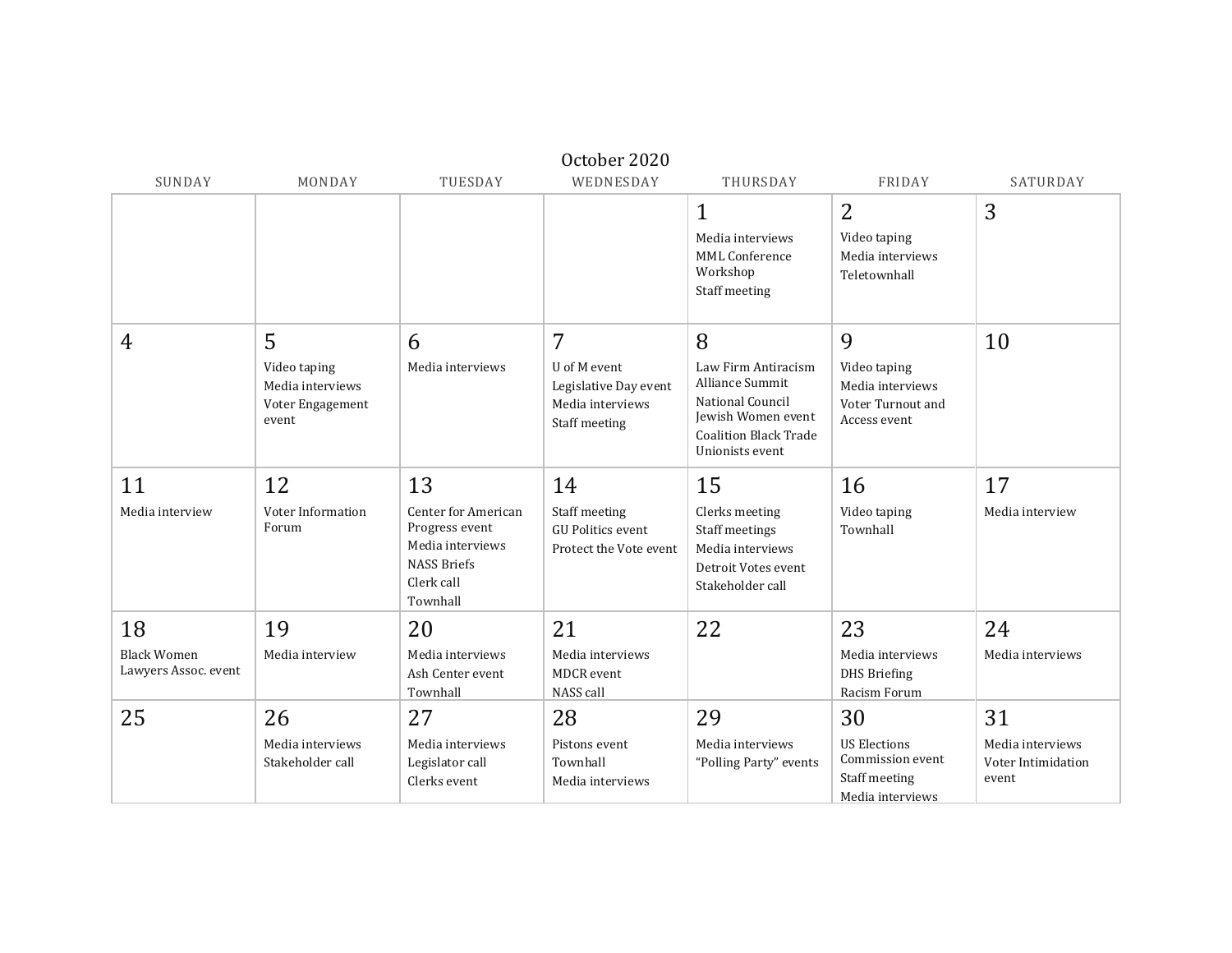| SUNDAY                                     | MONDAY                               | TUESDAY                                                                       | November 2020<br>WEDNESDAY                                              | THURSDAY                                                                                      | FRIDAY                               | SATURDAY                                    |
|--------------------------------------------|--------------------------------------|-------------------------------------------------------------------------------|-------------------------------------------------------------------------|-----------------------------------------------------------------------------------------------|--------------------------------------|---------------------------------------------|
| 1                                          | $\overline{2}$                       | 3                                                                             | 4                                                                       | 5                                                                                             | 6                                    | 7                                           |
| Media interviews<br>Democracy MVP<br>event | Media interviews<br>Staff meeting    | <b>Election Day events</b><br>Media interviews                                | Staff meeting<br>Media interviews                                       | Staff meetings<br>Media interviews                                                            | Media interviews                     |                                             |
| 8                                          | 9                                    | 10                                                                            | 11                                                                      | 12                                                                                            | 13                                   | 14                                          |
|                                            | Stakeholder call<br>Media interviews | Video taping<br>Stakeholder call                                              | Veterans Day<br>Stakeholder call<br>Media interviews                    | Stakeholder call<br>Media interview                                                           | Stakeholder call<br>Media interview  | MI Political<br>Leadership Program<br>event |
| 15                                         | 16                                   | 17                                                                            | 18                                                                      | 19                                                                                            | 20                                   | 21                                          |
| Cabinet Update                             | Stakeholder call                     | Stakeholder call<br>Inforum's Women<br>Across Michigan event<br>Staff meeting | Media interview<br>Stakeholder call<br>Staff meeting<br>Media interview | Cabinet briefing<br>Media interviews<br>Stakeholder call<br><b>Wellesley College</b><br>event | Stakeholder call<br>Media interviews |                                             |
| 22                                         | 23                                   | 24                                                                            | 25                                                                      | 26                                                                                            | 27                                   | 28                                          |
| Media interview                            | Media interviews                     | Media interview                                                               | Thanksgiving holiday                                                    | Thanksgiving holiday                                                                          |                                      |                                             |
| 29                                         | 30                                   |                                                                               |                                                                         |                                                                                               |                                      |                                             |